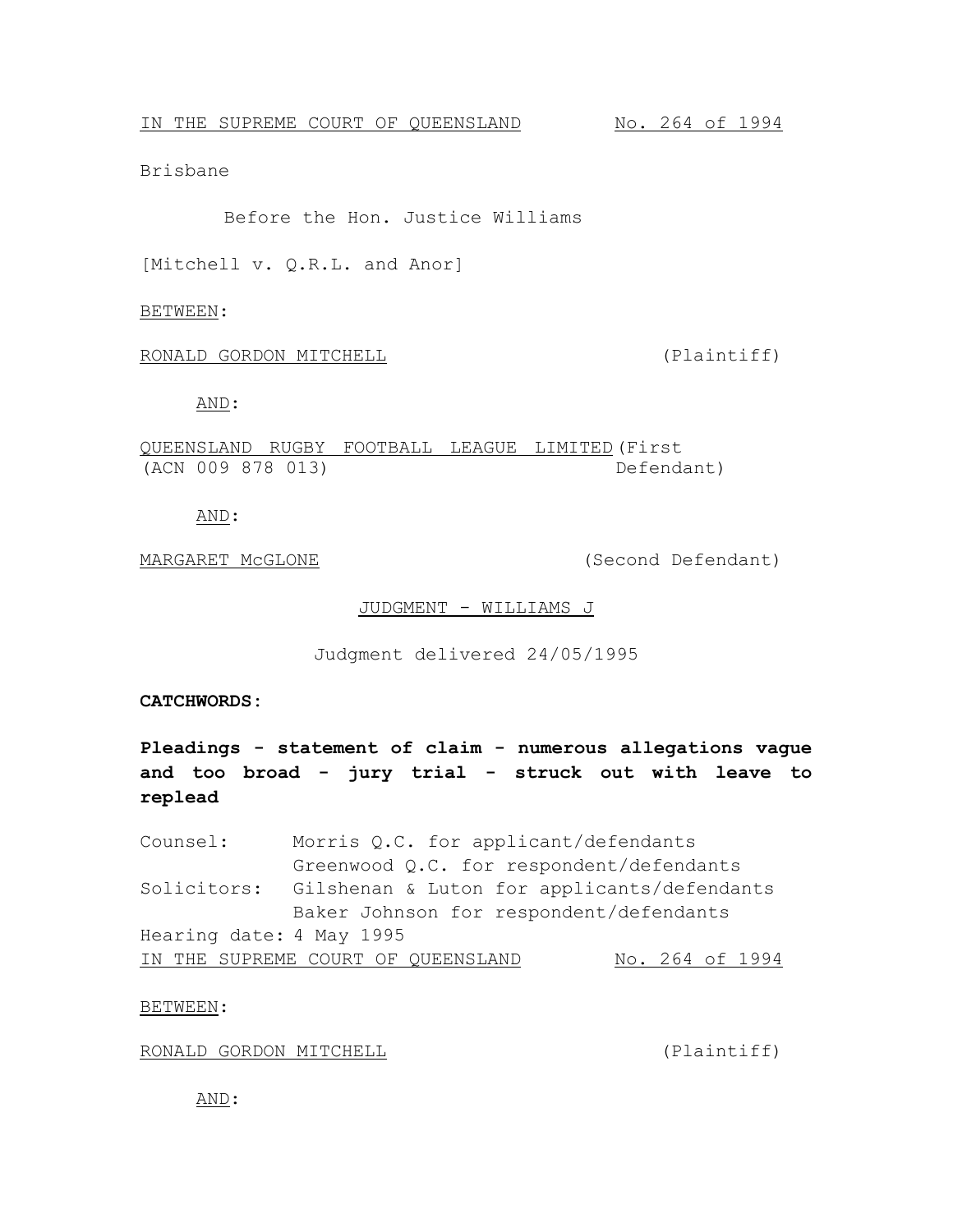## QUEENSLAND RUGBY FOOTBALL LEAGUE LIMITED (ACN 009 878 013) (First Defendant)

AND:

MARGARET McGLONE (Second Defendant)

## JUDGMENT - WILLIAMS J

## Judgment delivered 24/05/1995

By separate summonses each of the defendants in the action has applied for an order that the whole of the amended statement of claim of the plaintiff delivered on 24 February 1995 be struck out on a number of grounds including that it tends to prejudice, embarrass, or delay, the fair trial of the action. Those orders are resisted by the plaintiff.

As a result of being tackled whilst playing rugby league on 6 September 1992 the plaintiff suffered serious spinal injuries and is now quadriplegic. On or about 7 March 1992 he had signed a document entitled Player's Agreement and had at that time paid the sum of \$5 entitling him to some insurance cover. He has received a payment of \$30,000 pursuant to that insurance, and it has been asserted against him that that was the maximum amount payable. In the action, which relies on a number of causes of action, the plaintiff is claiming damages in the total sum of \$1.57 million. The causes of action against the first defendant, Queensland Rugby Football League Limited, are firstly in contract, and secondly pursuant to ss.82 and/or 87 of the Trade Practices Act. It should be recorded that senior counsel for the plaintiff expressly conceded in the course of argument that the plaintiff was not making any claim in tort against either defendant. The cause of action against the second defendant, Margaret McGlone, is for damages for breach of warranty of authority.

Senior counsel for the plaintiff submitted that the principal cause of action was that derived from the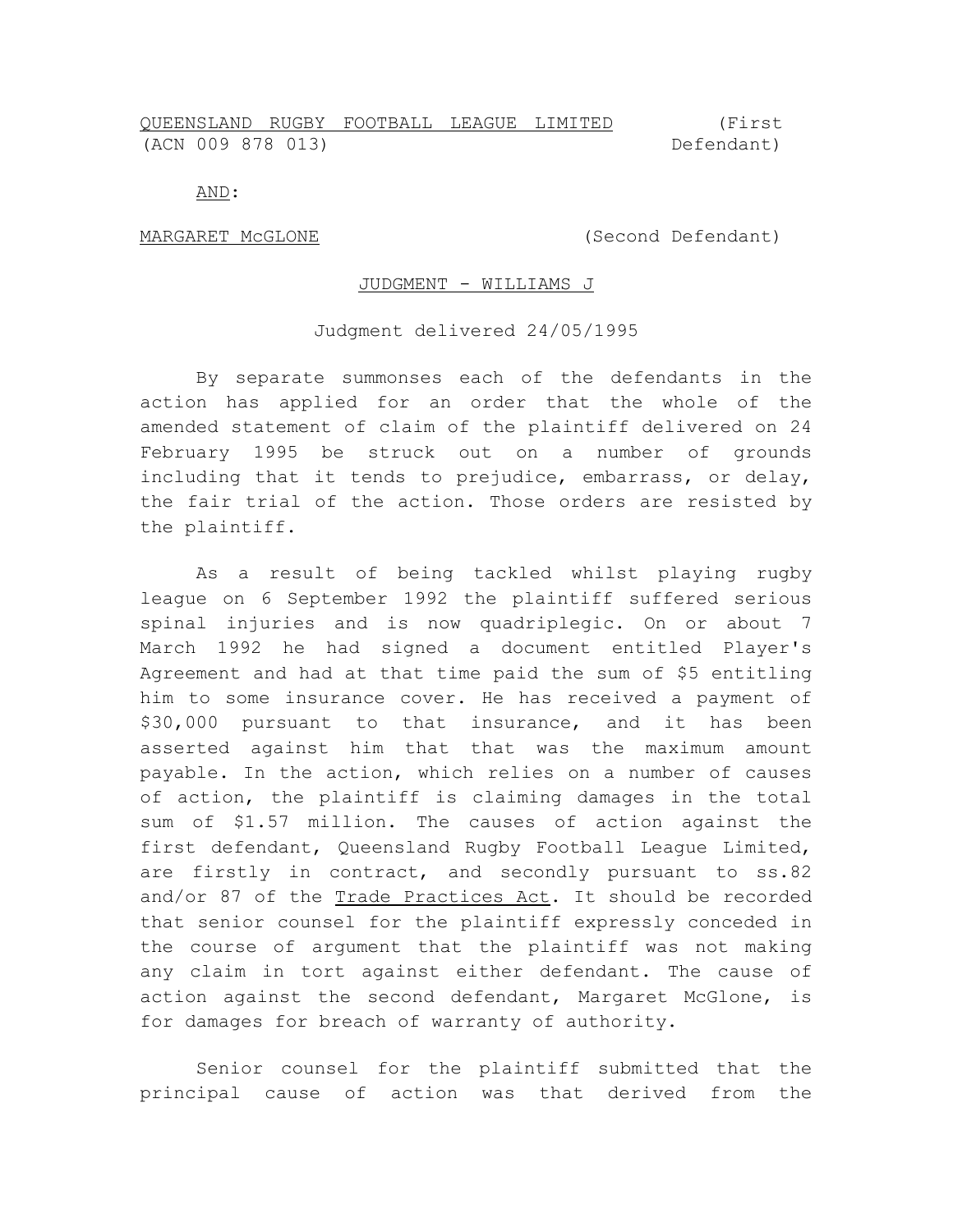provisions of the Trade Practices Act referred to above. He also conceded that for the plaintiff to succeed in contract it would be necessary for the court to imply terms additional to those expressly found in the Player's Agreement signed by the plaintiff.

At the outset it should be noted that the plaintiff has asked for a trial by jury. That makes the pleadings of even greater importance than they usually are in a damages action. From a reading of the pleadings the jury should be able to understand fully the matters in issue at the trial, and the definition of those issues should not be clouded by the inclusion of material in the statement of claim raising emotive issues. Where a jury is involved the statement of claim should clearly draw to the jury's attention at an early stage the critical facts providing the foundation of the plaintiff's case. Against that background it is significant to note that the plaintiff's signing of the Player's Agreement is alleged in para. 15, the incident causing damage in para. 24, and the allegations based on the Trade Practices Act commence at para. 29.

The second defendant is alleged to have been at all material times the secretary of the Julia Creek Rugby League Football Club. It is alleged that she made statements to the plaintiff at or about the time he entered into the Player's Agreement, and it is that conduct which gives rise to the claim of breach of warranty of authority against her.

The first defendant is not expressly a party to (that is, it is not a signatory to) the document signed by the plaintiff on 7 March 1992 but it is the contention of the plaintiff that because of conduct of the first defendant and/or representations made on or about 7 March 1992 with respect to the role of the first defendant, the court should conclude that in law the document of 7 March 1992 constitutes a contract between the plaintiff and the first defendant. Further, in order to succeed in contract the plaintiff must establish that a term was to be implied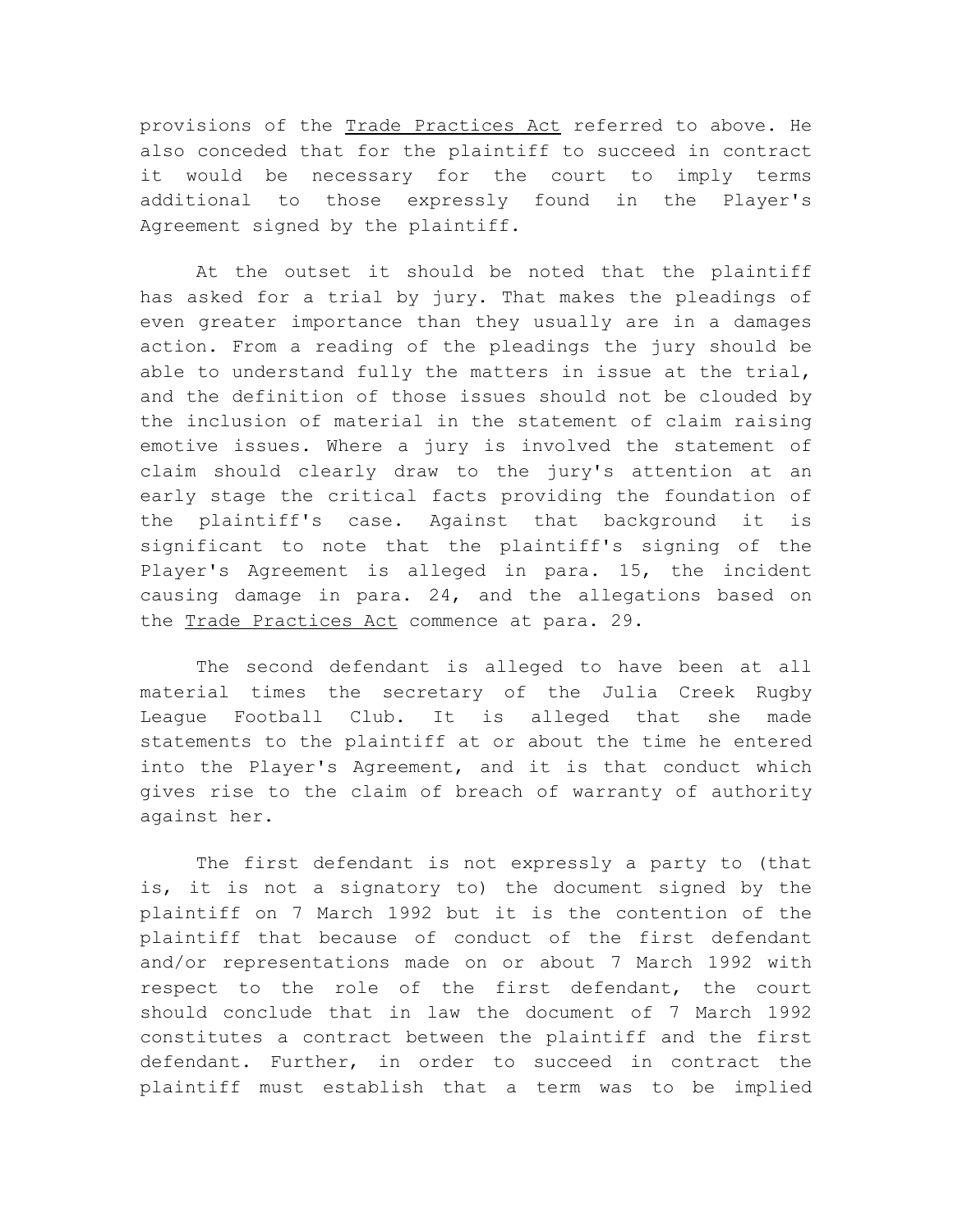(essentially from the conduct of the first defendant and the second defendant as its agent) that "the insurance cover would be reasonably adequate to compensate for any injuries suffered when playing under the agreement".

The statement of claim is comprised of 38 paragraphs which take up approximately 17 pages of typescript. The critical matters I have referred to are to be extracted primarily from paras. 15, 17, 24, 28, and 32. In my view it must be said that it is a difficult task, even for a trained lawyer, to distil those matters from the totality of the pleading; with all due respect to those responsible for its drafting it would, in my view, be totally confusing to a jury. No reasonable jury would upon a reading of the statement of claim have any appreciation at all of the relevance and significance of much of what is said in the document.

I now turn specifically to the amended statement of claim.

Counsel for the defendants did commence with the observation that the change of address pleaded in para. 1 is irrelevant. That is so, but it is hardly of itself a matter of any significance.

In para. 3 it is alleged that the first defendant was engaged "in promoting and presenting under its authority" the playing of rugby league matches. Particulars are given which assert that the material times were the 1992 football season "and a number of years prior thereto". In my view much of the content of para. 3 is far too wide and vague, and is embarrassing in so far as it may be said to be relevant to the action in contract. Given the format of the pleading it cannot really be relevant to the Trade Practices Act causes of action because all relevant matter to that is pleaded subsequently to para. 29.

As counsel for the defendants pointed out the first defendant would be obliged by O.35 r.4 to make disclosure of all documents "directly relevant" to the allegations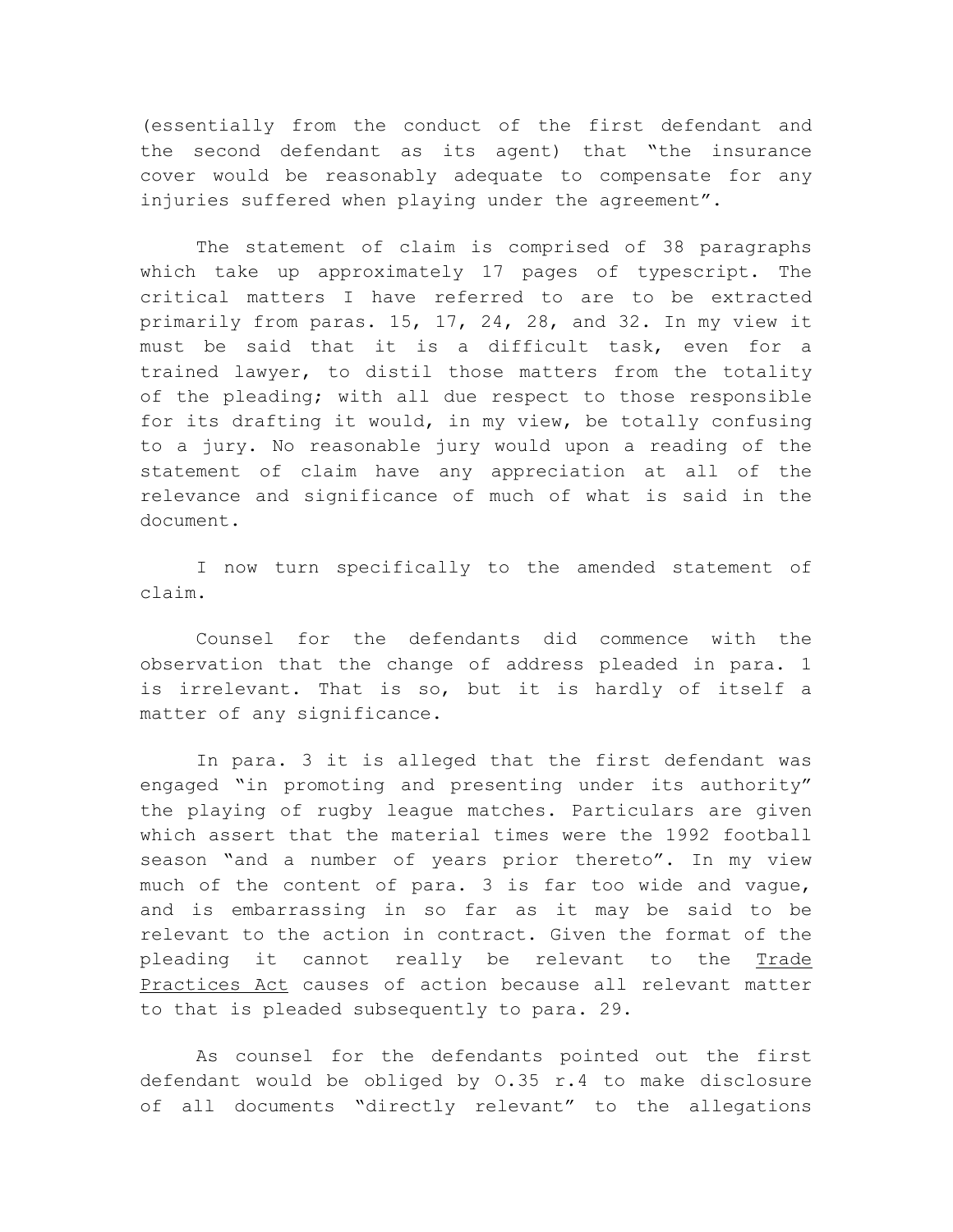contained in para. 3. If para. 3 is material to the cause of action in contract then the first defendant would be obliged to undertake a far reaching and costly exercise in the discovery of documents. It seems to me that if the pleading started off with the agreement signed by the plaintiff and then brought in the alleged role of the first defendant the pleading would more keenly focus on what were the relevant issues and in consequence needless discovery would be avoided.

Having para. 3 as the first substantive paragraph in the statement of claim is clearly embarrassing because it gives an undue emphasis to the vague and general, if not emotive, matter alleged therein. One could readily be forgiven for concluding that the statement of claim was so drawn as to create certain beliefs in the minds of the jury before they came to the critical elements of the cause of action.

Paragraph 4 is also far too vague and broad. It alleges that "all players in such games" are bound by certain rules. What the plaintiff has to prove, it would seem, was that the game in which he was playing at the time he was injured was governed by the rules. The way para. 4 is pleaded the first defendant would be obliged to raise in its pleading the fact, if it be the case, that some games or some players at some time are not bound by the rules. Those matters are simply irrelevant.

The vagaries of the initial allegations in the statement of claim are emphasised by comparing the allegation in cl.5 with that in cl.3. In the former reference is made to matches "under the auspices and control of" the first defendant whereas in the latter it is asserted the first defendant is "engaged in promoting and presenting" such games. Is there a difference between the expressions? If so, is it material? But more importantly what is the relevance of games other than that in which the plaintiff was playing at the time he was injured. It may be that, if one defines the issues by referring to the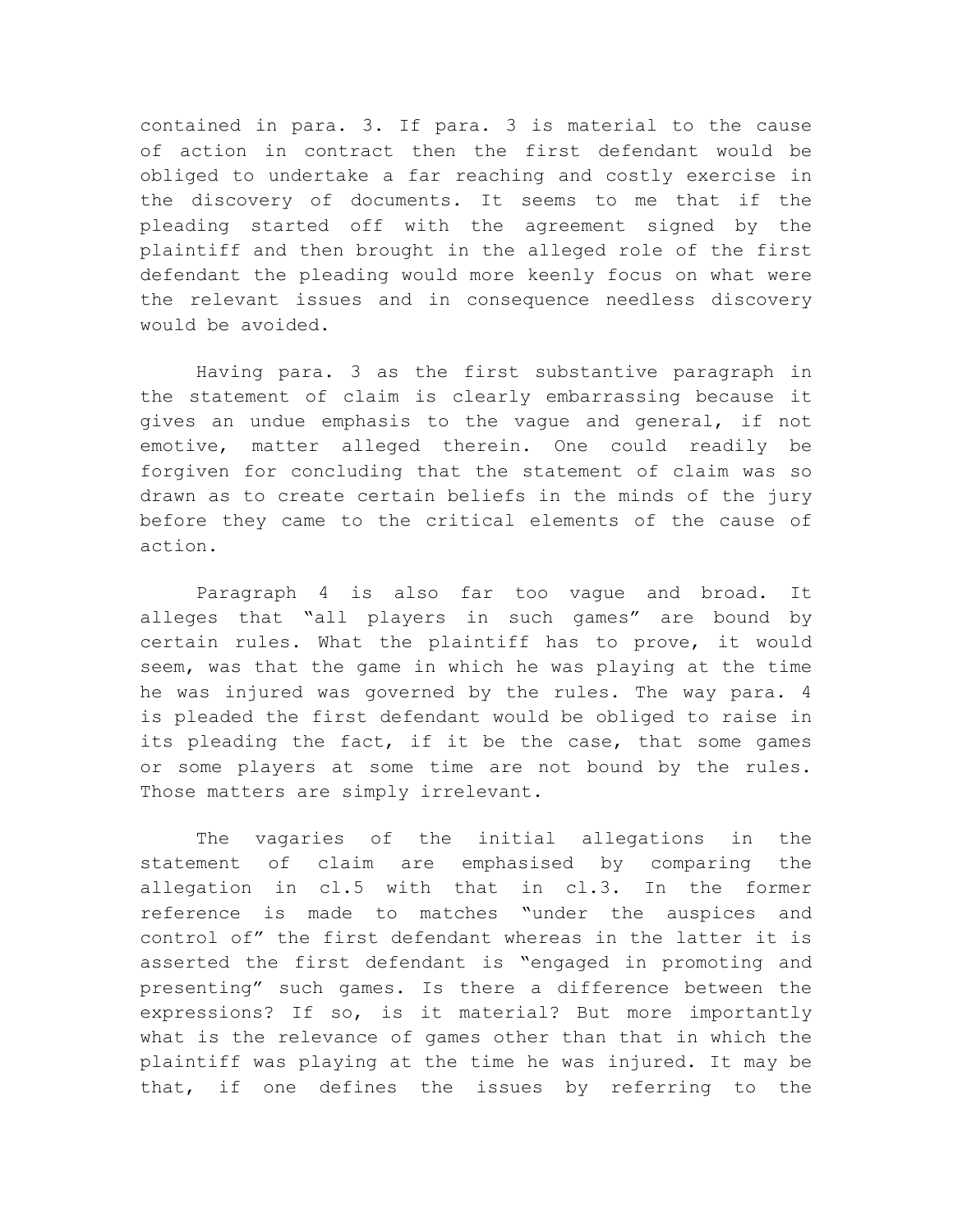agreement signed by the plaintiff and the game in which he was injured, one can then make relevant some wider conduct on the part of the first defendant. If only because para. 5 is found at the outset of the pleading and before the critical matters are adverted to it has the consequence of making the pleading embarrassing for the first defendant.

Paras. 7 and 8 of the pleading alleged that the first defendant required players to be insured and further required such policies to be effected through QRL Insurance Finance Agency Pty Ltd. Again it seems to me that the wording of those paragraphs makes them embarrassing. If, as worded, they are relevant that must be because they are concerned with the cause of action in contract. There is no reference to the plaintiff in either paragraph. It is not said that the plaintiff was required to be covered by a policy of insurance before he could play. Paragraph 7 could be traversed by the first defendant leading evidence to show that a significant number of players could play though not covered by insurance. That, of course, would not be relevant to the issue the plaintiff seeks to raise.

Paragraph 10 alleges that the first defendant is "organised in such a way that it has a number of affiliated clubs throughout Queensland". Again, particularly in the context where it appears, that is so vague as to be embarrassing. A critical question, may well be whether or not the Julia Creek Rugby League Football Club was affiliated with the first defendant as is alleged in para. 14. In so far as para. 10 raises wider issues it is clearly embarrassing.

Further the generality of the allegation made in para. 11 - the reference to "its affiliated clubs" and "recruiting players" - again makes the pleading so wide and vague that it must be embarrassing.

Similarly para. 12 is far too wide. A real issue here may well be whether or not the second defendant in recruiting and signing up the plaintiff acted as an agent for the first defendant. What is the possible relevance of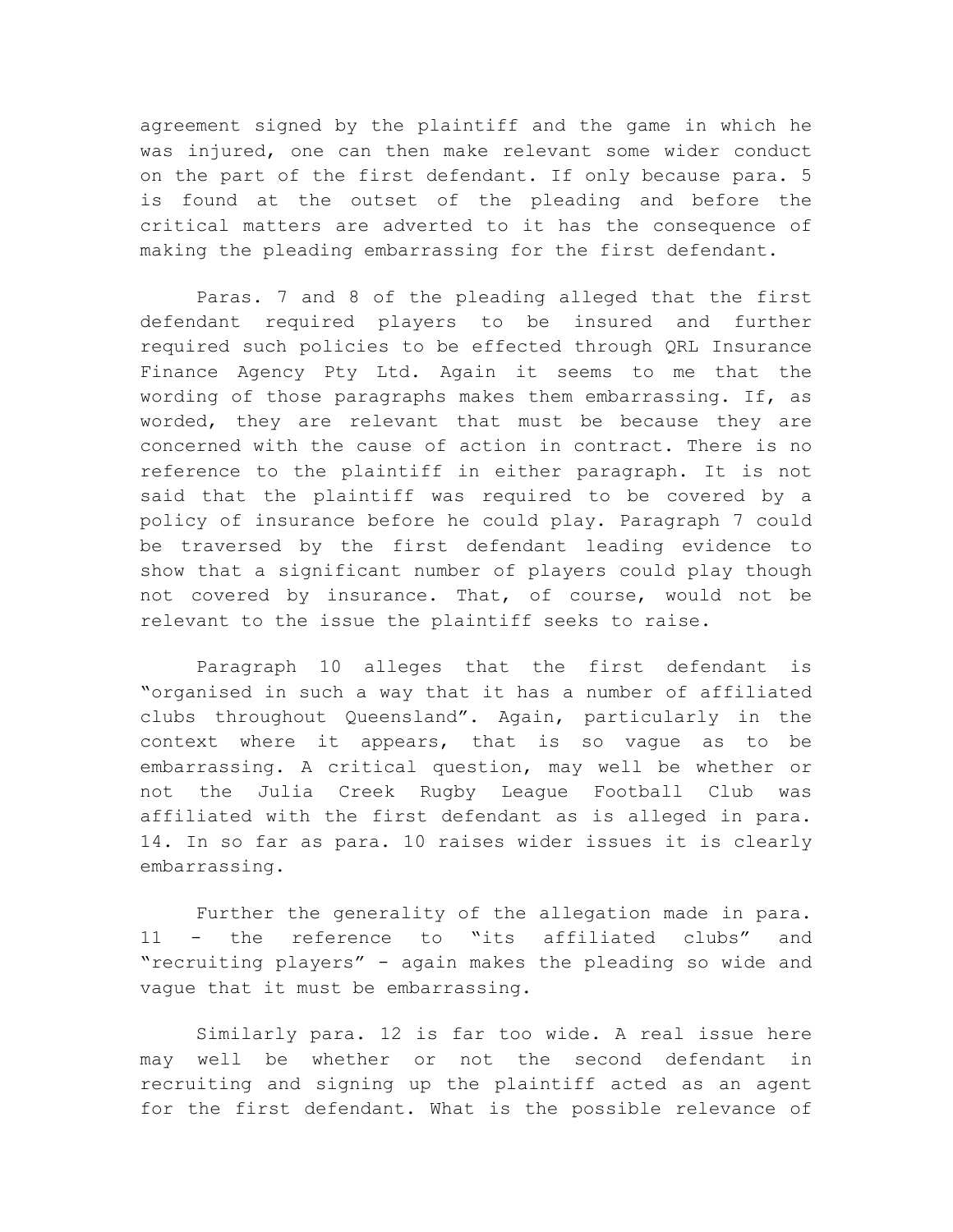the reference to other secretaries of other clubs. Would it matter if the first defendant could prove that 55% of secretaries of affiliated clubs did not have authority to act as its agent. Again, in context, the paragraph must be classed as embarrassing.

In an appropriate context the specific material pleaded in paras. 13 and 15(b) may not be objectionable. I can see why counsel for the defendants made the submissions which he did, but if they were the only complaints against the statement of claim they would probably not be sufficient to warrant its being struck out.

Despite the rhetoric found in paras. 1 to 15 inclusive it is difficult to identify the conduct referred to in para. 16 as being that which resulted in terms being implied into the Player's Agreement signed by the plaintiff on 7 March 1992. Particulars of the written terms are given but in neither para. 16 nor 17 is the conduct identified which would support the allegation that there was a term to be implied by conduct to the effect that "the insurance cover would be reasonably adequate to compensate for any injuries suffered when playing under the agreement". Paras. 16 and 17 are so deficient in particularity in that regard that in my view they could be classified as embarrassing.

An alternative allegation is made in para. 21 that, if the second defendant was not the agent of the first defendant for the purpose of negotiating and concluding the Player's Agreement, the first defendant held out that the second defendant was such an agent. Particulars are given thereof. In my view paras, (c) and (d) of the particulars are embarrassing. They are in no way related to the conduct of the second defendant. What is the relevance of the first defendant's conduct in relation to secretaries of other clubs. As I have pointed out on a number of occasions already this allegation could be traversed by the first defendant, but the proof that the allegation was untrue as a general proposition would be irrelevant for purposes of this litigation.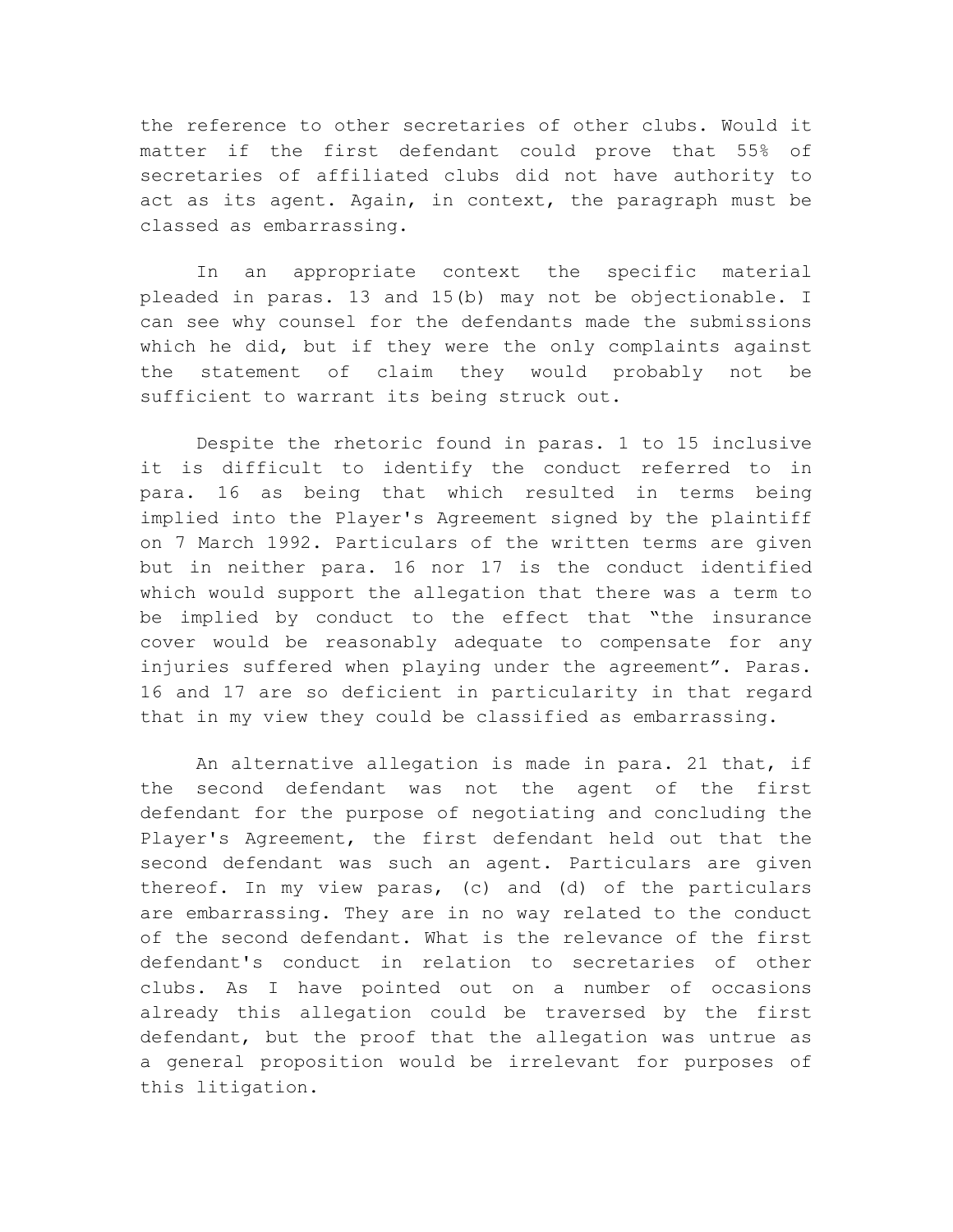I turn now to para. 27(b). It alleges that insurance policies to cover sporting injuries were "readily available" which would compensate an injured player for amounts up to \$1.6 million. I cannot see the possible relevance of that allegation. If the first defendant contracted with the plaintiff to ensure he was covered by insurance to that extent then even if such policies were not readily available the first defendant would be bound by its contractual obligation. Further, what does "readily available" in this context mean? Is the quantum of premium relevant to determining whether or not such policies are "readily available"? It is vexatious and embarrassing to put such an allegation in a statement of claim such as this.

Counsel for the defendants did not object to para. 30 which alleged that the first defendant was engaged in trade or commerce in that it was engaged in the activities therein particularised. But what he did object to was the allegation made in the ensuing paragraph. In para. 31 it is alleged that eight particularised activities were carried out in the "course of its trade or commerce". Most of those are very generally expressed. I cannot see the relevance of them. Given what was alleged in para. 30, the next important allegation should have been that in dealing with the plaintiff at the time he signed the Player's Agreement the first defendant was engaged in trade and commerce. That allegation is not made in para. 31 save to the extent that it would be encompassed by the vague general allegation of "procuring players to enter into Players Agreements with it". By pleading the matters in para. 31 the plaintiff is clearly raising false issues which can only prejudice the fair trial of the action. The allegations are embarrassing.

I have some difficulty in comprehending the relevance of paras. 33 to 38 as pleaded. There appeared to be some suggestion they provided a basis upon which the plaintiff could recover against the second defendant. As in my view the statement of claim will have to be redrafted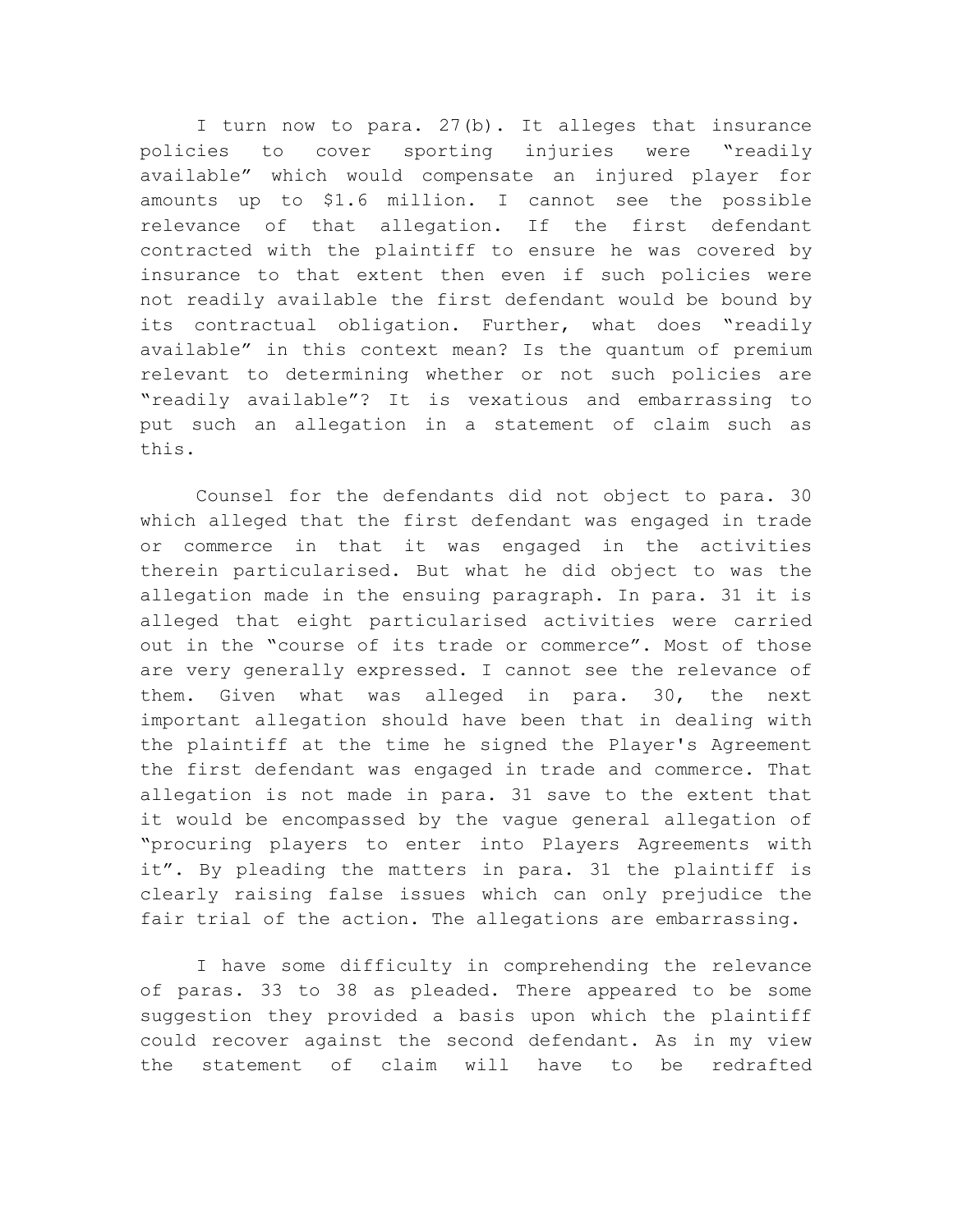consideration should then be given to clarifying this part of the pleading.

A deal of time was spent in the course of argument discussing the authorities in which consideration has been given to the relevance of "silence" when considering what constitutes deceptive or misleading conduct. That argument was relevant to allegations such as that found in para. 32(c). In the circumstances I do not propose to make any final ruling thereon. Undoubtedly due regard will be had when redrafting the statement of claim to all that was said by either side in the course of argument on this point.

Another matter which should be considered when the statement of claim is being redrafted is whether or not it is necessary to allege that the plaintiff would not have played rugby league but for his belief that there was an insurance cover to the extent that it was "reasonably adequate to compensate for any injuries suffered when playing under the agreement".

It has been recognised that the court has power to strike out a statement of claim in which objectionable matter is so mingled with other matter that the pleading as a whole may tend to embarrass the fair trial of the action, notwithstanding that the cause of action may be spelled out of the pleading as a whole. That principle is essentially derived from Davy v. Garrett (1878) 7 Ch.D. 473 and was applied by Dunn J. in Madden v. Kirkegard Ellwood and Partners (1975) Qd.R. 363. In my view the ultimate position here is much the same as that found by Dunn J. to be the position in that case. There his Honour at 366:

"Its condition is such that no 'surgery' can save it. It will be an act of mercy to terminate its existence."

Those observations are applicable here. Any attempt to amend this pleading by surgical operation will only confuse the issue further.